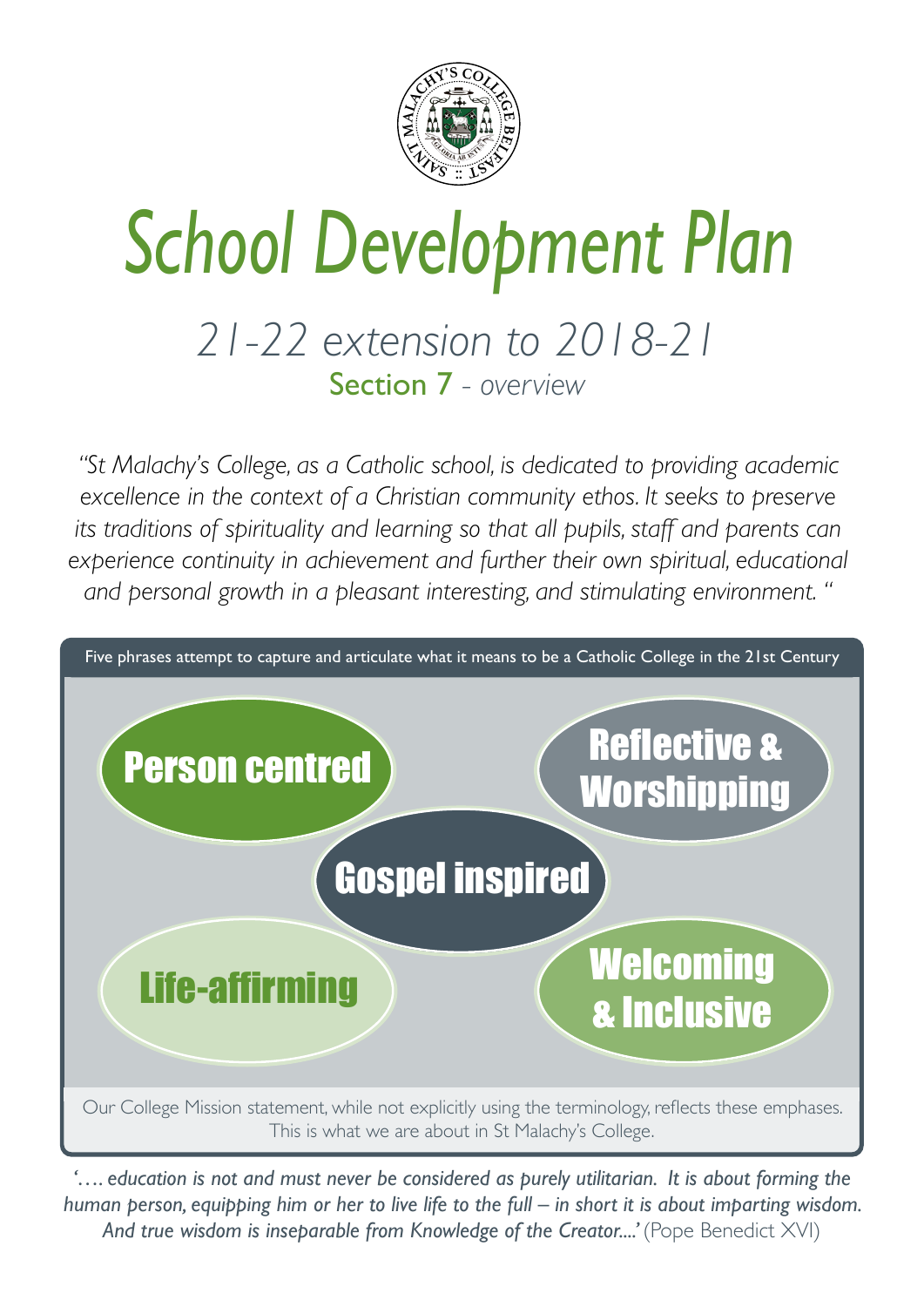At **KS3**, raising expectations, improving the quality of provision and outcomes at KS3 will secure continued sustained improvement for the long term. Every student will have made progression to be adequately prepared for GCSE study and in a position to make an informed choice on a pathway towards GCSE success.

#### **The 2021-22 Extension to the School Development Plan 2018-2021** is

designed to help the College live its mission, providing 'a rounded education for the whole person', forming 'good citizens and good people' for the future.

Below is an overview of the 2021-22 Extension. Parts 2 & 3 are in many ways necessary "feeders" for parts 1a) & b) which are about continuing to raise our already excellent standards in important areas of College life. The 2021-22 Extension will place emphasis on academic and pastoral positive engagement following the impact of Covid 19. The continual review, self-evaluation and monitoring of the targets set within the SDP, including collegial quality assurance, will help to ensure that the quality of provision, outcomes of our learners and leadership at all levels will be sustained at the highest standards and continue to improve. Furthermore, the overall SDP Extension will be a feeder to all other development plans throughout the College – KS3, KS4, KS5  $\rightarrow$  Pastoral Yr 8-14  $\rightarrow$  Every Department.

**By the end of the 2021-22 Extension to the SDP 2018-21 the all students will experience high quality Teaching and Learning across all subject areas and the overall experience in the classroom will be at least very good according to ETI descriptors. The continued improvement of the quality of provision, monitoring the effectiveness and impact through Planning, Teaching and Assessment will remain a focus, with an emphasis placed upon positive engagement following the impact of Covid on Teaching & Learning;**

### 1a Raising Standards through High Quality Teaching & Learning

Leader: Vice Principal *(Curriculum)*

At **KS4**, the College will build upon the sustained improvement brought about during the SDP 2015-18, embedding practices such as early intervention, mentoring, parental engagement, increasing ownership of learning and improving attainment at A\*- B grades.

At KS5, the excellent trends in the 3+ grades A\*-C will continue, with a continued focus within

A\*-B category. Continued work on developing independent learning will remain here.

**Academic Targets**: By the end of the 2021-22 Extension to the SDP 2018-21 the College outcomes will continue to be in line with the College Academic Targets which are set annually. Annual academic targets will be set in the same way as in SDP 2015-18. These have proved to be accurate and well informed within a +/-2% tolerance. With the absence of benchmarking data for 2020 & 2021 due to the pandemic, the 2022 Academic Targets will be set based upon the most recently published benching marking data, reflecting on all academic data, coupled with pastoral information available on the individual students.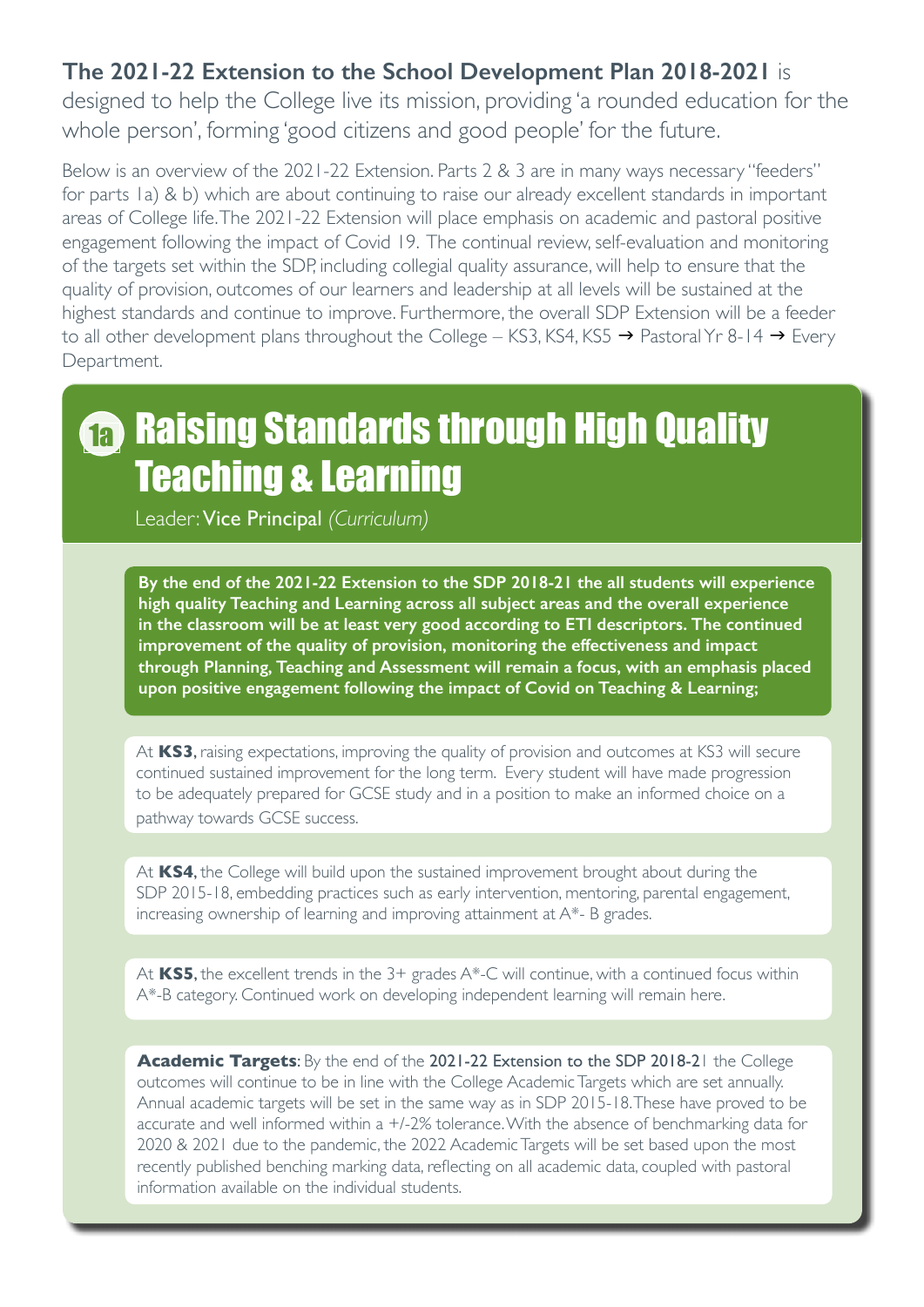# **m** Raising Standards through High Quality Pastoral Care

Leader: Vice Principal *(Pastoral)*

1

6

7

#### **By the end of the 2021-22 Extension to the SDP 2018-21:**

- The culture of recognising student achievements and success established and embedded in Key Stage 3 will be adapted in an age appropriate way and embedded in KS4 and will be incorporated into the Positive Behaviour Policy in clearly structured and stepped way.
- 2 The Positive Behaviour Policy and Stepped Consequences (reviewed in August 20 (to include a Covid Addendum) and in June 2021) will be embedded in a relevant manner across all Key Stages
- 3 The Student Council will have reconstituted in June 21 and its role will have been enhanced though the formation of sub-committees for each Key Stage
- 4 A safe and enabling learning environment for all will be maintained through robust Child Protection and Safeguarding procedures that are effective, reviewed regularly and reflect statutory requirements.
- 5 The Preventative Curriculum embedded across all Key Stages will be further enhanced through a continued programme of Resilience Training and will be flexible and responsive to the needs of the pupils and will focus on positive engagement following the impact of Covid on well-being
	- Attendance figures will be in line with or exceed the NI average for schools of a similar type and will be monitored to ensure that issues can be identified and addressed promptly. Monitoring systems will be adjusted as required to comply with any Covid procedures

8 SEN Provision Mapping, Future Planning and a proposal to EA for a consistent package of provision will be completed

The statutory requirements of the new SEND Act (NI) 2016 will be introduced and



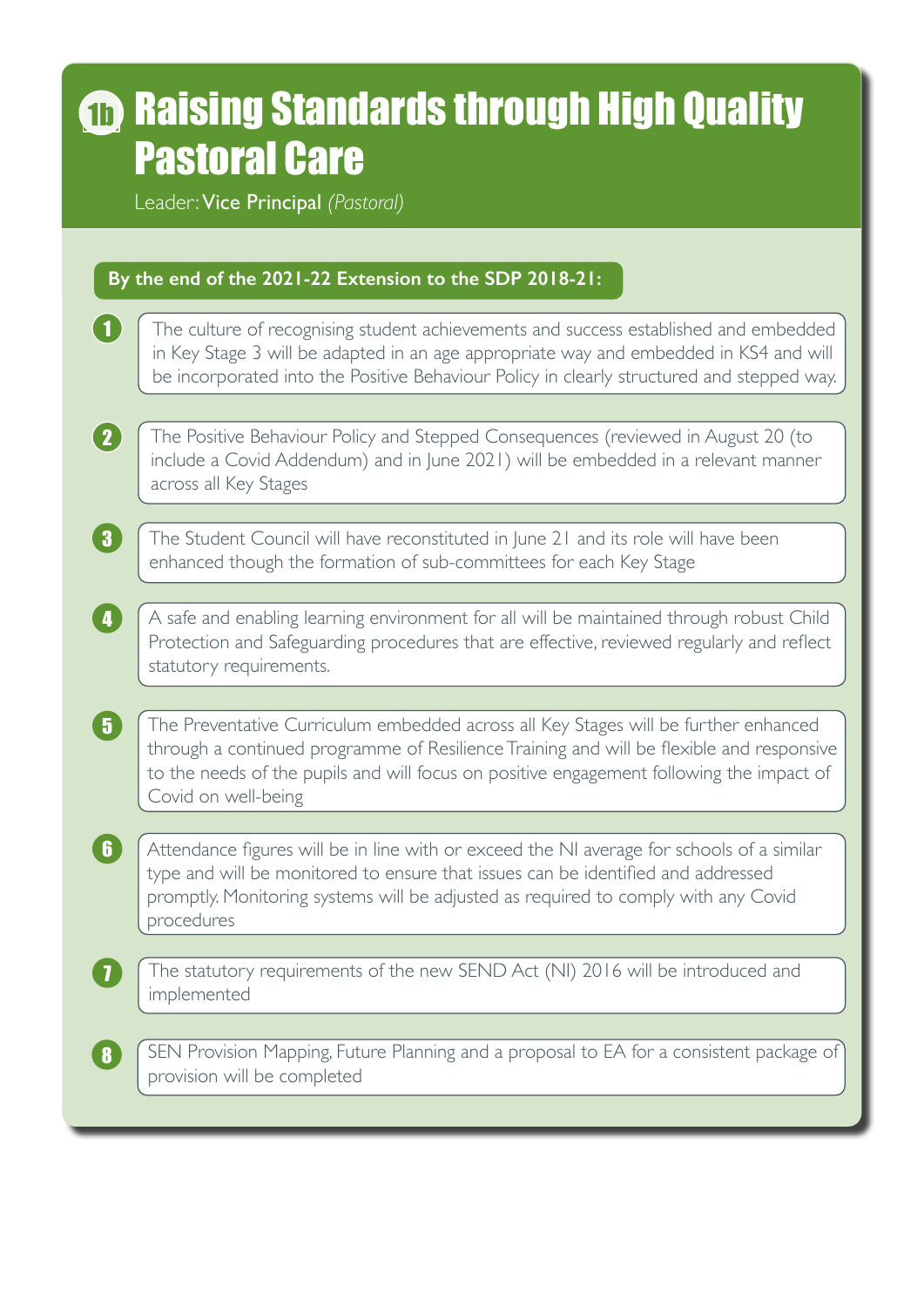All KS3 students have opportunity to understand and practise the wider skills and dispositions

The vast majority of KS4 students will have the opportunity of study at KS5 (2019- 85.8%, 2020(CAGs) – 90.0%, 2021 (CDGs) – 88.45%) Annual targets will continue to be set

The vast majority of students in KS5 will have the wider skills, dispositions and qualifications to follow their chosen career path (annual targets will be set)

# 2) Curricular & Extra-Curricular Development to include Collaboration and CEAIG

The College, through its internal mechanisms and also through Shared Education, will resume a menu of activities which have been impacted by Covid and continue to enrich the student experiences and promotes better outcomes

1

2

3

4

Leader: Vice Principal *(Curriculum)* & Bursar

**By the end of the 2021-22 Extension to the SDP 2018-21 the quality of curricular and extra-curricular provision will ensure that:**

 The College will continue to resume and further develop the Careers provision through the continued involvement of Alumni, parents, external organisations and the wider College community to inform and inspire students regarding future opportunities and organisation of transferable skills. Every department should seek to link up with an alumnus! 5

 There will be continued focus on maintaining the College's renowned reputation of excellence within levels of extra-curricular participation and performance, so that all students and staff can "experience continuity and achievement, furthering their own spiritual, educational and personal growth in a pleasant, interesting and stimulating environment" (Section 1, Schedule Regulation 4). 5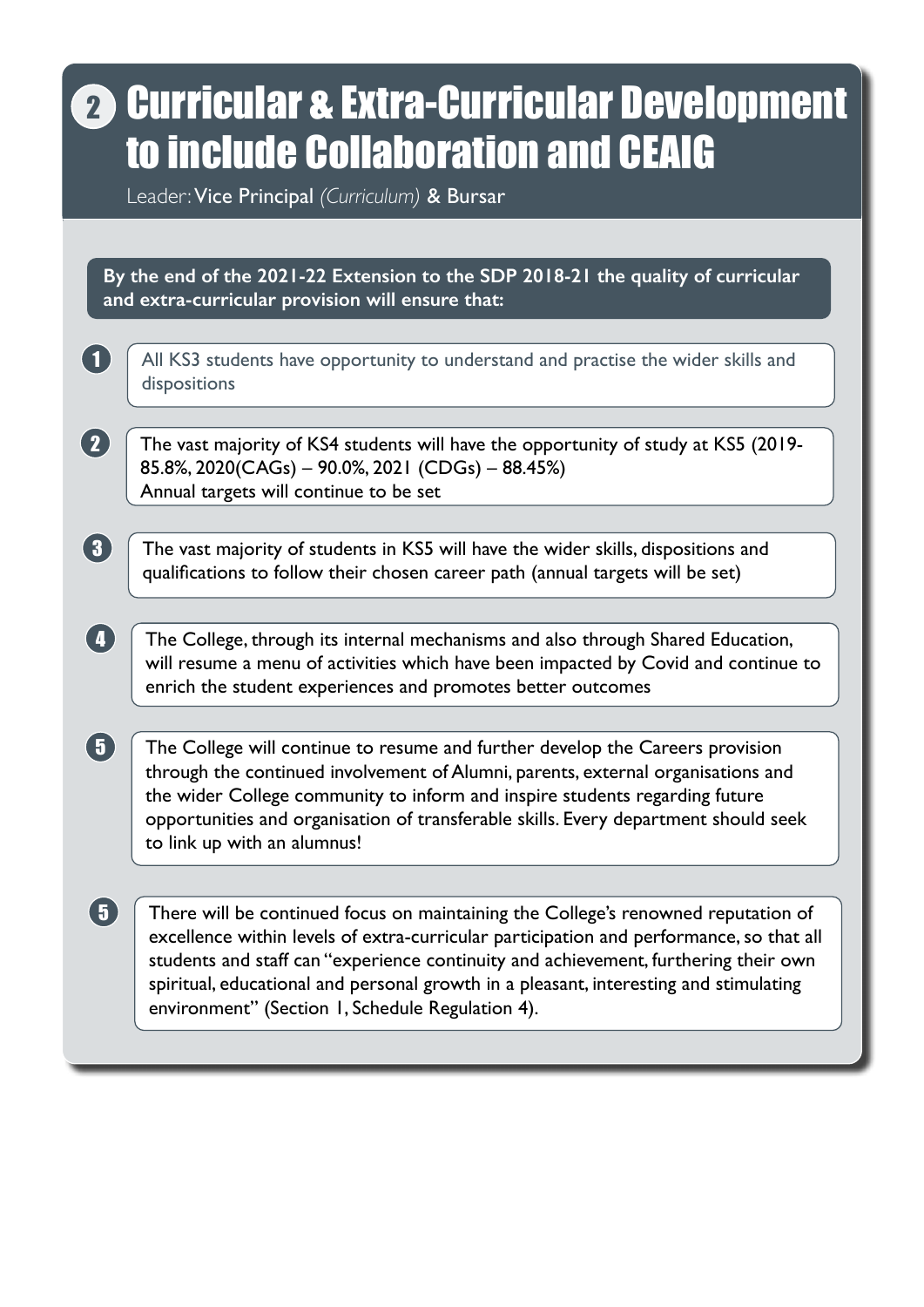There will be increased opportunities for Student Leadership with the Student Leadership Team taking a leading role in encouraging extra-curricular involvement and positive engagement following the impact of Covid on well-being, acting as Anti-Bullying and Resilience Mentors and acting as role models regarding behaviour management and routines

Opportunities will be given to students to be active contributors to the life and work of the school and to the local and global community

## Building Capacity through Pupil & Staff 3a **Development**

The College will be acting as a "teaching College" with CPD delivered through in-house expertise and links with the ALC and there will be a clear focus on continuous improvement with regular opportunities for all staff to review and refresh pedagogical practice and build expertise and capacity particularly with regard to blended learning and positive engagement

1

2

3

### By the end of 2021-22 Extension to the SDP 2018-21:

Leader: Vice Principal *(Pastoral)*

The development of middle leaders, (focused on in SDP 2018-21), will be continued enabling them to demonstrate clear and effective strategic and pastoral leadership within their areas of responsibility, informed by professional knowledge and expertise;

4